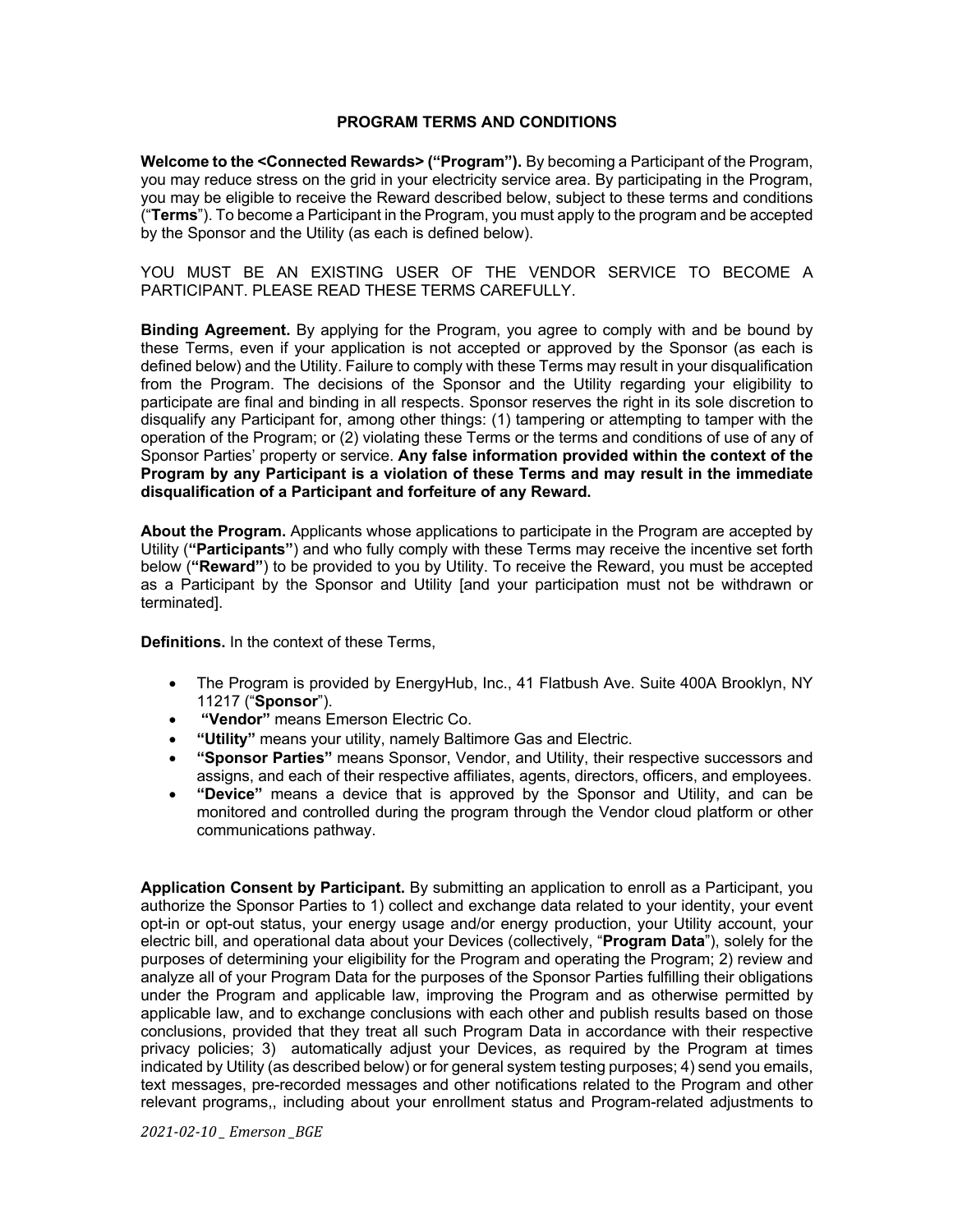your Devices; 5) send you emails, text messages, pre-recorded messages and other notifications related to surveys about the Program and to share your responses to such surveys among themselves; 6) summarize the results of the Program in publicly-available studies, provided that any Program Data included in such studies will be anonymous such that you are not individually identifiable.

**Eligibility and Enrollment.** You may apply to become a Participant and participate in the Program if you meet the following eligibility criteria and do the following:

- You must be at least 18 years of age;
- You must be a current residential Utility electric customer;
- You must be the Utility account owner to enroll and receive the reward. Landlords or other third parties not living at the dwelling are not eligible to enroll or receive the rewards of the Connected Rewards program;
- You must have one or more Devices that are compatible with and connected to the Vendor platform (**"Service"**) and compatible with the Program design;
- You must maintain an active account on the Service and a continuous connection between your enrolled Device(s) and the Service;
- You are only permitted to participate in one demand response program per compressor and/or HVAC system;
- You must assist Sponsor Parties' support personnel in troubleshooting and resolving connectivity, firmware and other Device-related issues.

**Program Period.** The Program will run for the period set forth below (the "**Program Period**"). You may be automatically re-enrolled in subsequent Program Periods at Sponsor's discretion, subject to the then-current Terms for the Program.

**Program Description.** Participant agrees to allow Program Parties to control the Participant's Devices during the Program Period. Such adjustments are referred to as "**Adjustment Events**." Adjustment Events may change device mode, setpoint, or other settings, as applicable. For Devices that allow for temperature control, Adjustment Events may include or be preceded by "pre-cool" or "pre-heat" periods, wherein the then-current or scheduled target temperature setpoint is temporarily changed to prepare for the subsequent adjustment. For certain types of services offered by the Sponsor Parties, an Adjustment Event may occur even if the Device is in any kind of hold mode at the start of the Adjustment Event. Participant may opt out of an Adjustment Event at any time directly by adjusting his/her Device.

**How to Apply.** You can apply to participate in the Program through your Vendor web or mobile account or at the program enrollment website specified below. Sponsor and Utility may accept or reject your application in their sole discretion.

**How to Withdraw.** Once you are accepted as a Participant in the Program, you may withdraw by emailing the Sponsor at the contact address specified below. Withdrawal will not affect the other services provided by the Sponsor Parties to you. By withdrawing, you may render yourself ineligible to receive the Reward, participate in the Program in the future, or participate in other programs offered by Sponsor.

**Program Termination.** Sponsor's ability to offer the Program is contingent on receiving certain approvals and acceptances from Utility. If such approvals and acceptances are withheld or withdrawn, or if the Program is declared unlawful, the Program will be terminated along with the Reward. In the event of such termination, Sponsor will provide notice at www.energyhub.com.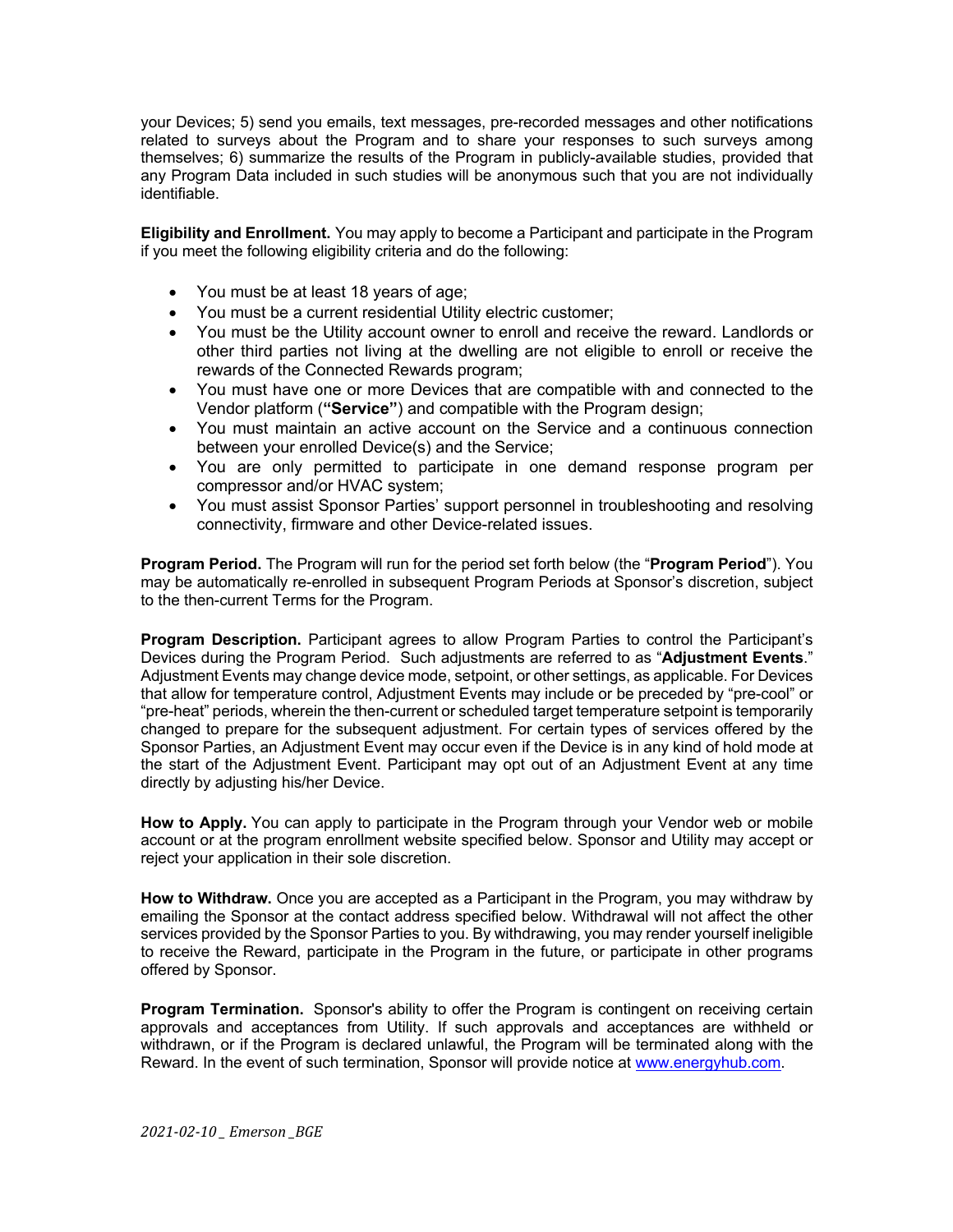**Disqualification**. Sponsor may terminate your participation in the Program and Reward at any time and without liability upon notice to you via email if you violate these Terms or applicable law, if you do not comply with any reasonable request from a Sponsor Party in connection with this Program, if your Utility declares you ineligible for the Program, if your account with Vendor is no longer in good standing, or if you do not maintain a continuous connection between your enrolled Device(s) and the Service. If you enroll in a conflicting energy program through Sponsor Parties, Sponsor may terminate your participation in the Program without liability and without notice.

**Privacy Notice.** By participating in the Program, you agree that the Sponsor Parties may collect your personal information or data and that if they cannot collect the required information or data, you may not be eligible to participate in the Program. Sponsor Parties will protect your personal information and usage data consistent with these Terms and each company's then-current privacy policy. Sponsor's privacy policy is located at: http://www.energyhub.com/privacy-policy.

**Changes in Your Electricity Costs.** Sponsor Parties are not responsible for any changes in your electricity costs during the Program.

**Information.** You represent and warrant to Sponsor that the information you provide to Sponsor while applying for and during the course of the Program is accurate and complete, and you agree to promptly notify Sponsor if any information you provided during your application for the Program has changed.

**General Conditions.** This Program is governed by the laws of the State of Maryland without regard to its applicable principles of conflicts of law. The Sponsor's failure to enforce any term of these Terms shall not constitute a waiver of that provision. THE SPONSOR PARTIES ARE NOT RESPONSIBLE OR LIABLE FOR ANY INCORRECT OR INACCURATE PROGRAM APPLICATION INFORMATION, AND ASSUME NO RESPONSIBILITY FOR (I) TYPOGRAPHICAL OR OTHER ERRORS IN THE PRINTING OF THE PROGRAM MATERIALS OR THE OFFERING OR ANNOUNCEMENT OF ANY REWARD, (II) ANY ERROR, OMISSION, INTERRUPTION, DEFECT OR DELAY IN OPERATION OR TRANSMISSION AT ANY WEBSITE, (III) FAILURE OF ANY APPLICATION TO BE RECEIVED BY SPONSOR DUE TO TECHNICAL PROBLEMS, TELEPHONE SERVICE PROBLEMS, PRINTING ERRORS, HUMAN ERROR OR TRAFFIC CONGESTION ON THE INTERNET OR AT ANY WEBSITE, (IV) COMMUNICATIONS LINE, HARDWARE AND/OR SOFTWARE FAILURES, (V) DAMAGE TO ANY COMPUTER OR DEVICE (SOFTWARE OR HARDWARE) RESULTING FROM PARTICIPATION IN THE PROGRAM, (VI) THEFT OR DESTRUCTION OF, TAMPERING WITH, UNAUTHORIZED ACCESS TO, OR ALTERATION OF APPLICATIONS AND/OR PROGRAM APPLICATION INFORMATION, OR (VII) APPLICATIONS WHICH ARE LATE OR LOST, OR (VIII) ANY LOSS OF INCOME DUE TO DEVICE CONTROL. PARTICIPANT ASSUMES ALL RISK OF PARTICIPATION IN THE PROGRAM. TO THE MAXIMUM EXTENT PERMITTED BY LAW, YOU INDEMNIFY AND AGREE TO KEEP THE SPONSOR PARTIES INDEMNIFIED AT ALL TIMES FROM AND AGAINST ANY LIABILITY, CLAIMS, DEMANDS, LOSSES, DAMAGES, COSTS AND EXPENSES THAT ARISE FROM OR ARE RELATED TO ANY ACT, DEFAULT OR OMISSION BY YOU AND/OR A BREACH OF ANY WARRANTY BY YOU AND/OR TO ANY ACT, DEFAULT OR OMISSION BY YOU UNDER THESE TERMS. TO THE MAXIMUM EXTENT PERMITTED BY LAW, YOU AGREE TO HOLD THE SPONSOR PARTIES HARMLESS FROM ANY INJURY OR DAMAGE CAUSED OR CLAIMED TO BE CAUSED BY PARTICIPATION IN THE PROGRAM AND/OR USE OR ACCEPTANCE OF ANY REWARD OTHER THAN FOR: (1) DEATH OR PERSONAL INJURY ARISING AS A RESULT OF SPONSOR'S NEGLIGENCE OR BREACH OF CONTRACT; OR (2) THE SPONSOR PARTIES' FRAUDULENT MISREPRESENTATION OR DELIBERATE BREACH OF CONTRACT. THE SPONSOR PARTIES HAVE NO LIABILITY TO ANY PARTICIPANT FOR ANY LOSS, DAMAGE, COSTS OR EXPENSE INCURRED AS A RESULT OF OR IN CONNECTION WITH A PARTICIPANT'S PARTICIPATION IN THE PROGRAM. If any provision of these Terms is held to be invalid or unenforceable, all remaining provisions of these Terms will remain in full force and effect. These Terms will be binding on Sponsor Parties and its successors

*2021-02-10 \_ Emerson \_BGE*